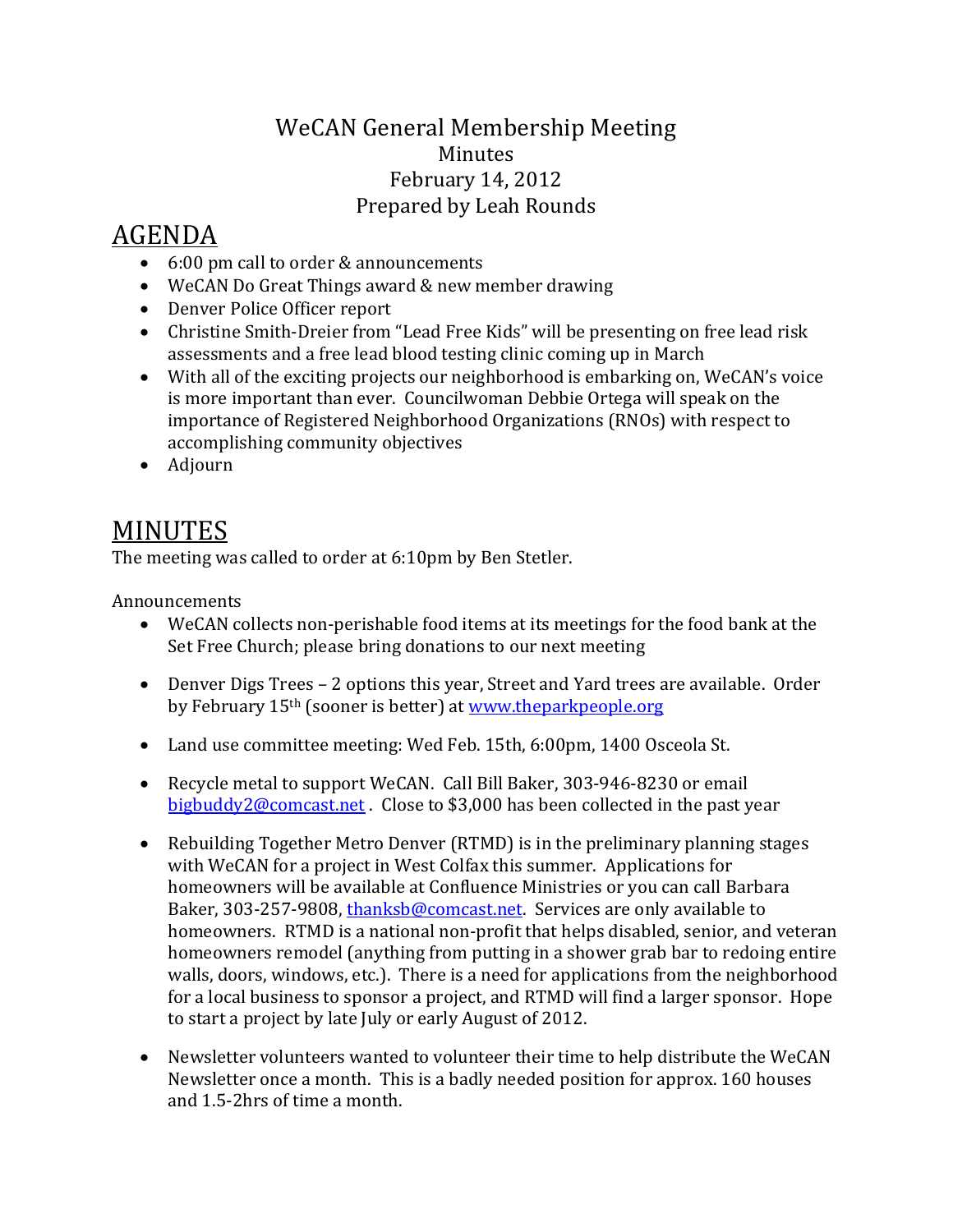- WeCAN Board of Directors meeting is February 22, 6:00pm, downstairs at 1400 Quitman. All are welcome to join us.
- Next month's WeCAN General Membership meeting is March 13, 2012.
- RTD Decatur-Federal station planning has a informational and feedback meeting on Wed. Feb 29, 2012 at Fairview Elementary School, there are two sessions, 2-3:30pm and 5:30-7pm. There will be an overview of the planning process and small group discussions on what people would like to see in their community
- RTD has a meeting on March 1, 2012 for the Sheridan parking structure, more information at the RTD website West Corridor link

WeCAN Do Great Things award was given to Lake Steam Baths who has been in the community for 80+ years. If you know of an individual or business that deserves this award please nominate them

Drawing for new member – gift certificate donated by Lake Steam Baths

Denver Police Officer was not in attendance, no DPD report this month

Presentation from Christine Smith-Dreier from "Lead Free Kids," a healthy homes program through the NE Denver Housing Center

- Currently concentrating in West Denver
- Have been working in the surrounding area with Head Start programs
- A flier was made available explaining the program and dates for testing
- Free risk assessments are available for households with children under 6 or pre-1950 homes. Inspect the property to help occupants make educated decisions on how to reduce or eliminate risk to lead. Housing is provided if there is a home that needs to be fixed-up.
- For more information, comments, or questions contact Brendan Doyle at 303-377- 3334 ext. 231 or bdoyle@nedenverhousing.org

Councilwoman Debbie Ortega shared information on the importance of RNOs, and the significance they can play in a neighborhood in setting priorities, having a voice, and in helping shape policy

- There is a RNO ordinance, which requires cities to notify and communicate with the neighborhood on any work that is to be done in the area. As more RNOs were created it gave them more power and to be more proactive. For example, the city will provide contractors with a list of affected neighborhoods, and your city council person serves as a liaison between contractors and RNOs. When Denver recently revised its Zoning Code, WeCAN was there to insure that Main Street zoning remained in place along Colfax Ave (in order to maintain the intentions of the former West Colfax Partnership and the West Colfax BID)
- Last count, Denver had 230 RNOs (homes and businesses)